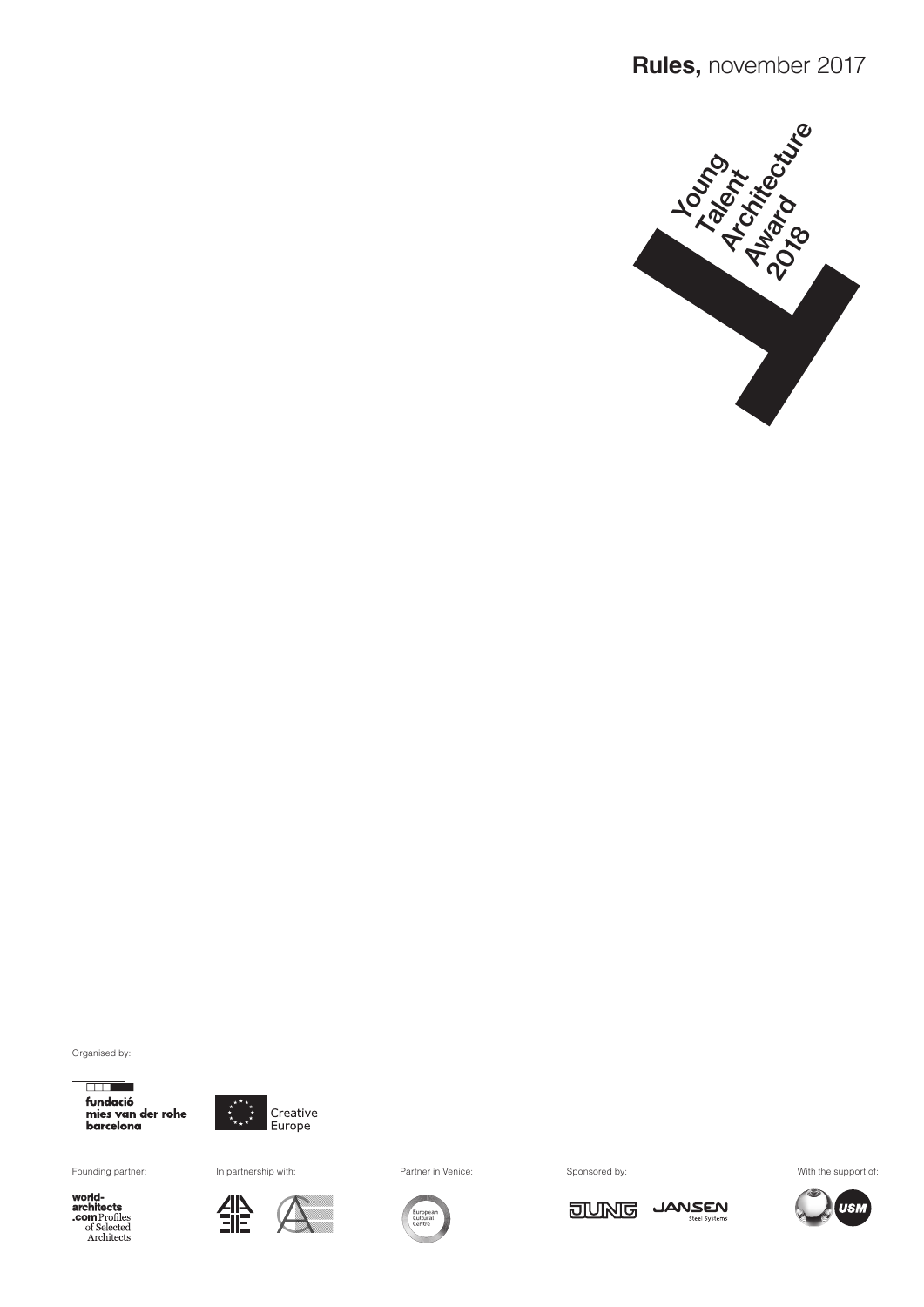

**Contents** 

**YTAA Presentation** *YTAA - EU Mies Award*

**YTAA Concept** *What is it about?*

**YTAA Process** *Who & How?*

**YTAA Award** *Why participate?*

**Glossary**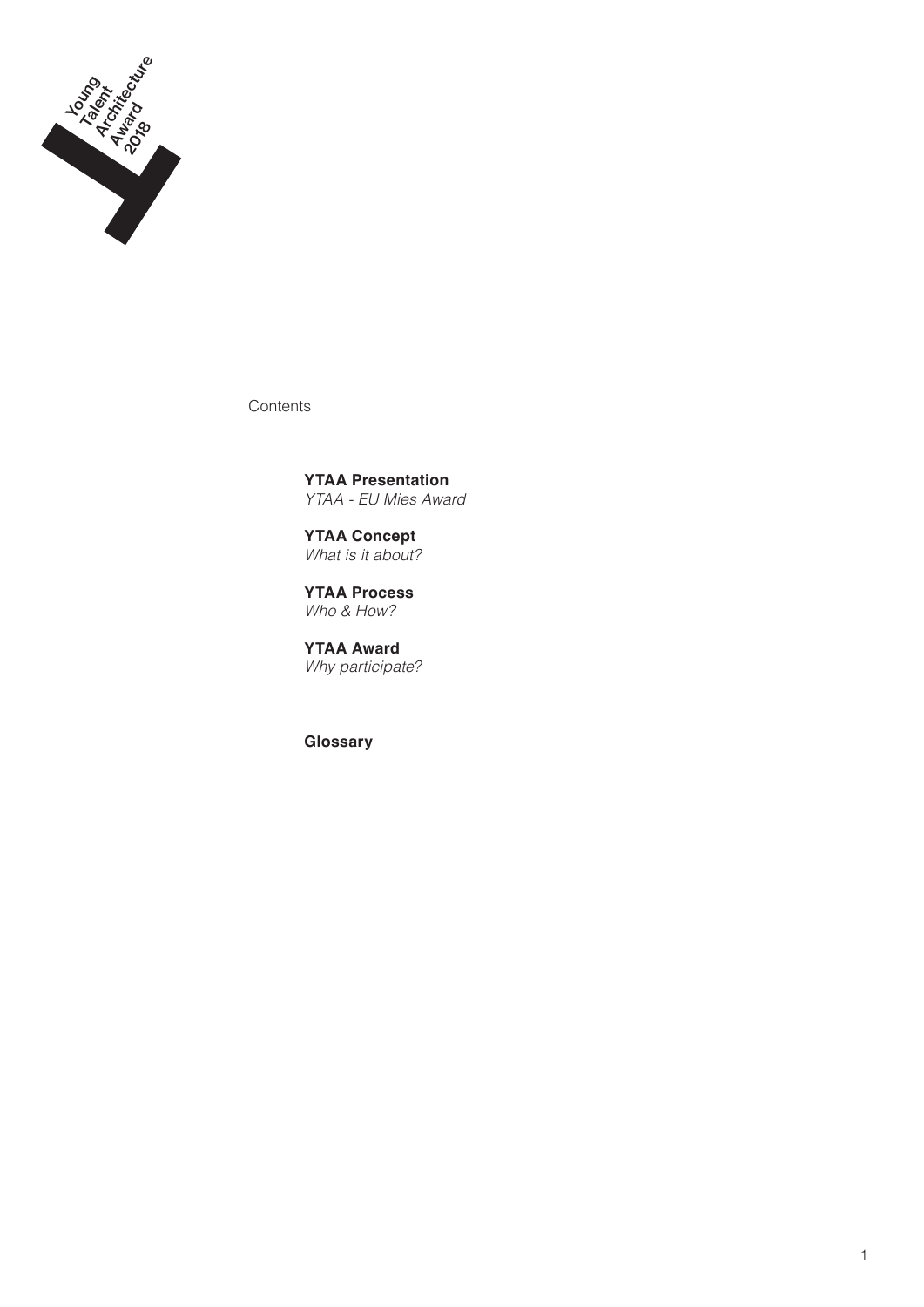

# **YTAA Presentation**

*YTAA - EU Mies Award*

The Young Talent Architecture Award (YTAA) is organized by the Fundació Mies van der Rohe with the support of Creative Europe as an extension of the European Union Prize for Contemporary Architecture - Mies van der Rohe Award. It is organised in partnership with the European Association for Architectural Education (EAAE) and the Architects' Council of Europe (ACE-CAE); and World Architects as a founding partner; the European Cultural Centre as a partner in Venice; sponsored by Jung and Jansen; and with the support of USM.

By bringing together the most talented graduated architects and some of the best architecture firms and institutions in Europe, the Winners of the YTAA will have the chance to develop comprehensive strategies enhancing synergies and complementarities with the firms and institutions of their interest.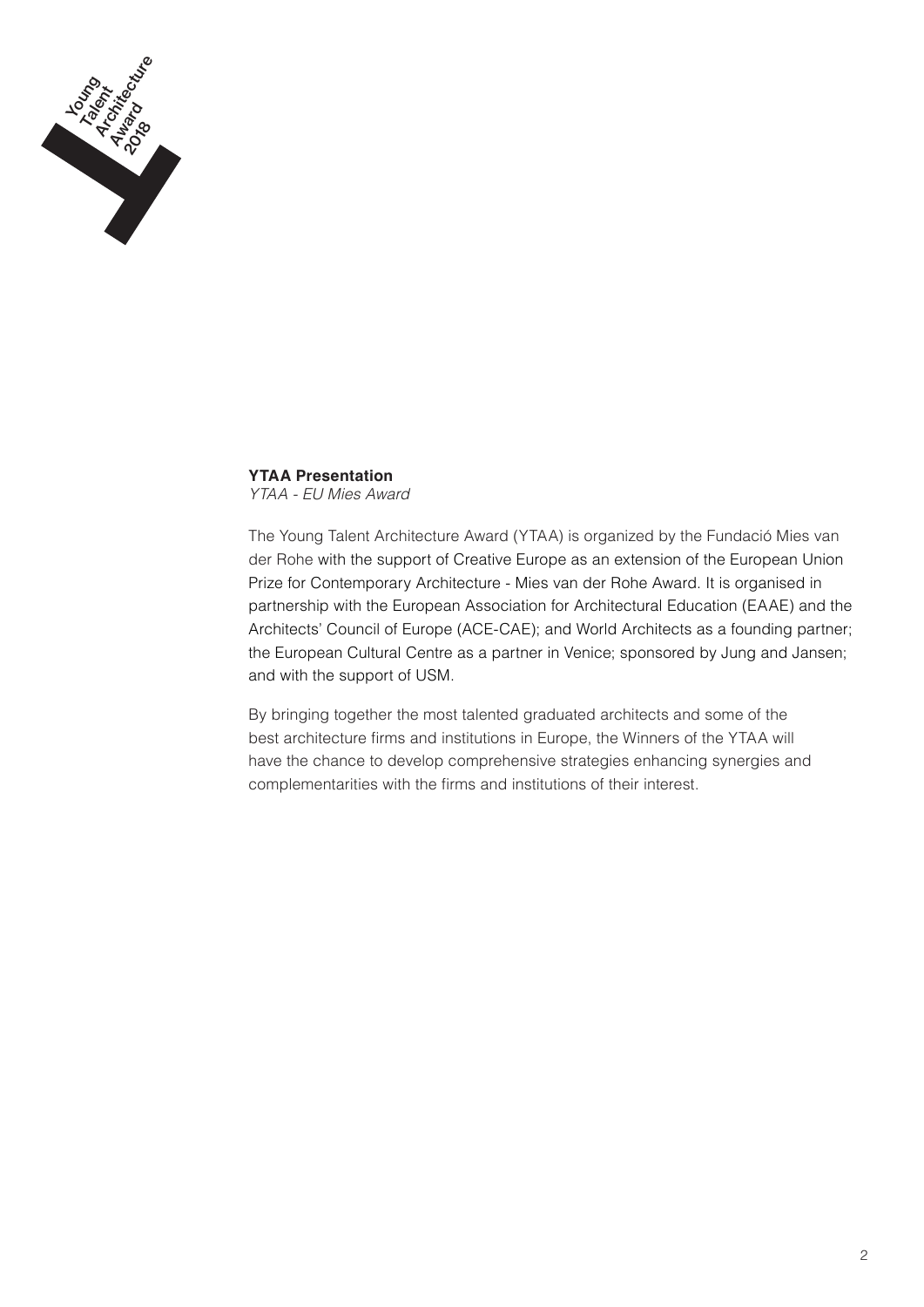

**YTAA Concept** *What is it about?*

The YTAA aims to support the talent of recently graduated Architects, Urban Planners and Landscape Architects, who will be responsible for transforming our environment in the future. YTAA has emerged from an interest in the initial stages of these students' development and a desire to support their talent as they enter into the professional world.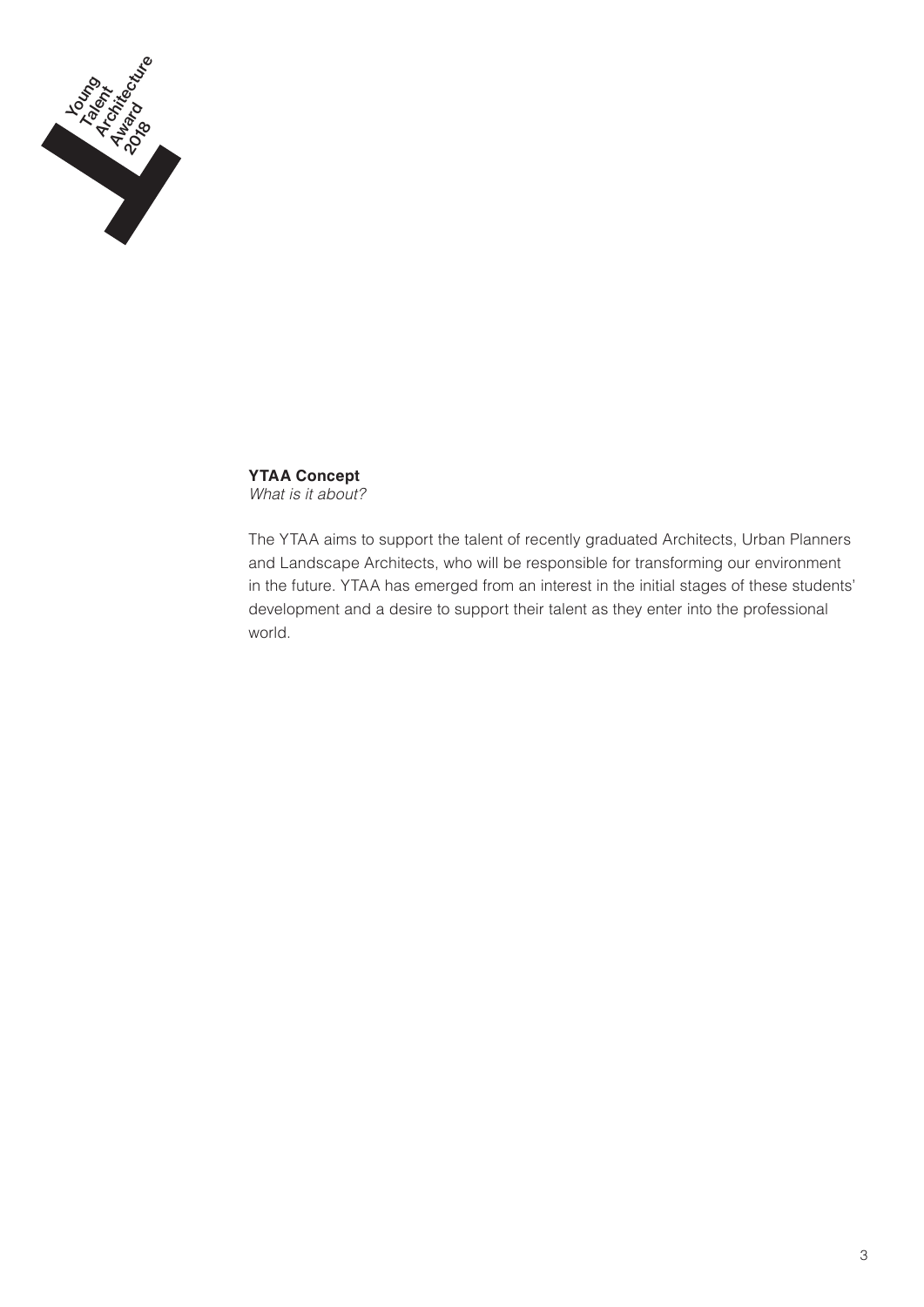

Schools of architecture, urban planning and landscape architecture (Schools) in Europe and other parts of the world provide future professionals with the ability to improve our social, technological and political environment through architecture. In recent years, they have encouraged student and information exchanges under EU programmes such as Erasmus Mundus and Erasmus+. The European Union Prize for Contemporary Architecture – Mies van der Rohe Award (the EU Mies Award) also promotes high quality work amongst emerging and established architects by acknowledging the value of good buildings.

YTAA is based on Graduation Projects and strives to draw the academic and professional realms closer together. Most of these projects will not be built, but they nevertheless require all the skills that the students have learned during their training: arts, history, aesthetics, technology, sciences, etc. The YTAA is therefore based on achievements in these disciplines.

YTAA promotes debates between students and professors from each participating School to choose those projects that will represent it. The presence of a YTAA Representative in each School will be essential to summarise this internal debate by nominating the projects that will participate in the award. The selection process of the Advisory Committee<sup>1</sup> members as well as the debate and decisions of the Jury will reflect the complexity of the next steps: YTAA Nominees-Shortlist-Finalists-Winners.

The competition inherent in any prize of this nature and the involvement of professors in the training of future professionals are core aspects that will ensure the success of the YTAA and the selection of four excellent Winners for each edition of the Award. YTAA also benefits from the participation of the Architects' Council of Europe (ACE) along with the universities and the invaluable involvement of the Advisory Committee of the EU Mies Award.

The YTAA seeks to encourage the cross-pollinization of the outputs from different Schools and to improve these architects' skills from the start of their professional careers. It supports entrepreneurial projects by young architects when they enter the professional world, an essential part of the projection of their profiles at this early stage. These first steps of young professionals will allow a two-way understanding of this turning point in their lives.

<sup>1.</sup> The Advisory Committee is composed of the most prestigious European cultural organisations in the field of architecture, urban planning and landscape architecture, which work closely with the Fundació Mies van der Rohe in the award process. The Advisory Committee Members are: Architekturzentrum Wien, Vienna; The Berlage, Delft; Dansk Arkitektur Center, Copenhagen; DESSA, Ljubljana; Deutsches Architekturmuseum, Frankfurt; Eesti Arhitektuurimuuseum, Tallinn; Fundació Mies van der Rohe, Barcelona; Hungarian Contemporary Architecture Centre, Budapest; Institut français d'architecture, Paris; Museum of Architecture, Wroclaw; Museum of Architecture and Design, Ljubljana; Nasjonalmuseet for Kunst, Arkitektur og Design, Oslo; RIBA Trust, London; Suomen Rakennustaiteen Museo, Helsinki; Triennale di Milano, Milan.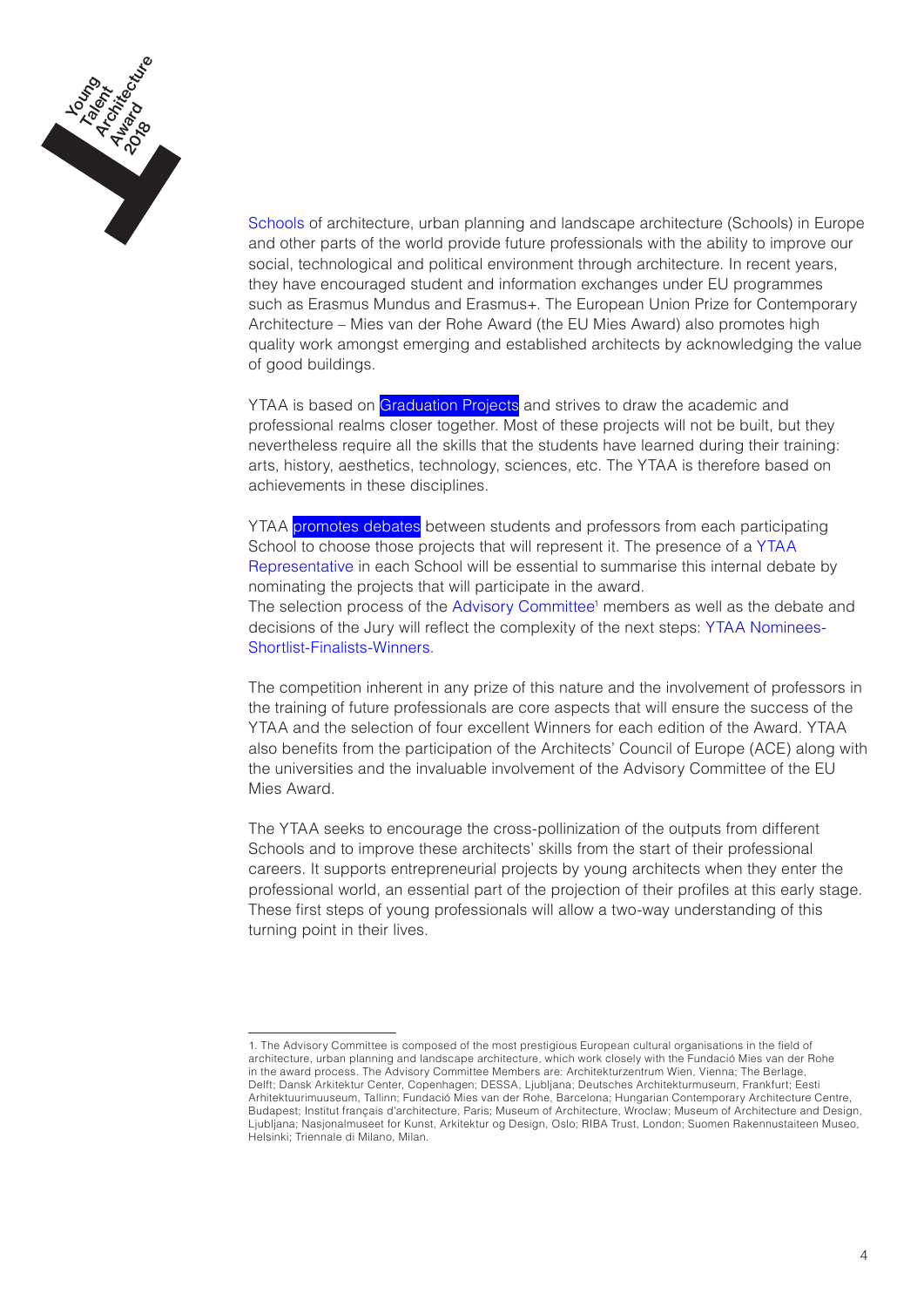

**YTAA Process** *Who & How?*

The nominated Graduation projects must be from the two years previous to the year of the Award. Exceptionally, YTAA 2018 will only accept projects **from August 1st, 2016 to December 31st 2017**. The Schools must be from countries participating in the Creative Europe programme. Furthermore, to stimulate the competitiveness and quality of European Schools, the Fundació Mies van der Rohe, in agreement with the Creative Europe programme, will invite a number of other Schools from the European Territory and from selected Guest Countries outside it to participate in each Award.

# **Schools will nominate Graduation Projects that will participate in each edition of the YTAA through an internal selection process.**

Four Winners will be chosen by an international Jury from among twelve Finalists, and a group of Shortlisted Works will also be selected in order to illustrate different ways of working, designing and communicating.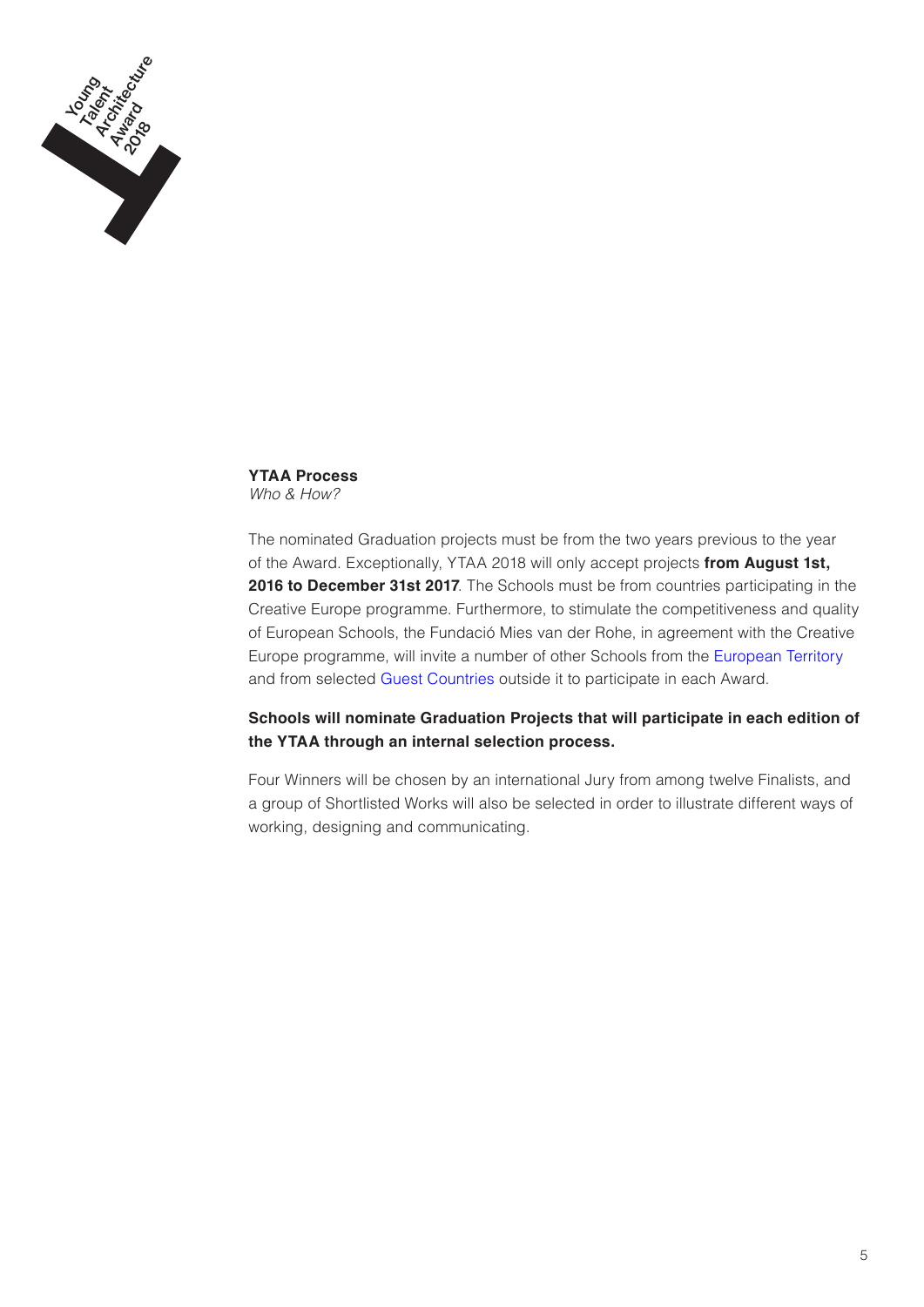

In order to participate, Schools must offer a professional architecture diploma. Architecture includes architecture design, urban design and landscape architecture. Each School will select candidates for the YTAA through an internal debate, which should take into account:

- **·** The enthusiasm of the students
- **·** The professorship board
- **·** The students' board
- **·** The cultural and communication departments

Nominations for works to be considered for the YTAA will be put forward by the Representative of each School eligible to participate in the YTAA. The number of designs that each School can nominate will be in accordance with the total number of students of the School2:

- **· Under 1.000 students: 2 designs;**
- **· Between 1.000 2.000 students: 4 designs;**
- **· Between 2.000-3.000 students: 6 designs;**
- **· More than 3.000 students: 8 designs.**

The works proposed for the Award are not limited by scale or programme. The Jury selection for each biennial edition will represent an extensive overview of quality architectural design but the common denominator will remain the contribution that these designs make to the built environment.

This broad variety and complexity of projects will be reflected in the YTAA process and list of specifications:

1. The YTAA will be granted to the author(s) of graduation projects made by architecture students from any of the participating schools as their professional Graduation Projects. A maximum of one out of the four Winners will be from a country not participating in the Creative Europe Programme.

<sup>2.</sup> The number of students per School relates to the total number of students enrolled/registered per academic year. The number that should be taken into account is the 2016-2017 academic year.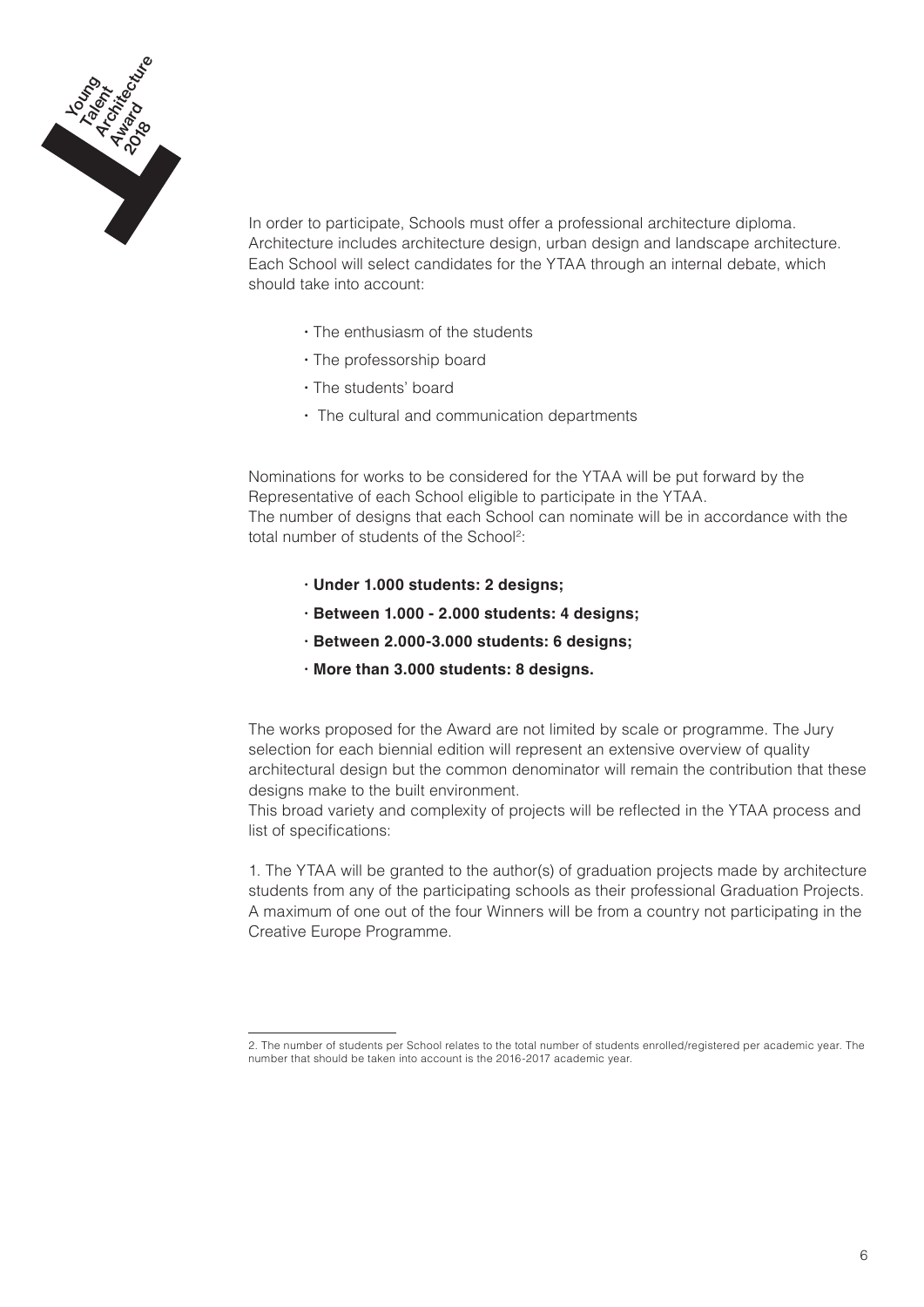

2. The YTAA is open to all the designs completed in eligible Schools from the two years previous<sup>3</sup> to the year of the Award. Exceptionally, YTAA 2018 will only accept projects **from August 1st, 2016 to December 31st, 2017**. The Schools must be from countries participating in the **Creative Europe programme**<sup>4</sup>. Furthermore, to stimulate the competitiveness and quality of European Schools, the Fundació Mies van der Rohe, in agreement with the Creative Europe programme, will invite a number of other **Schools from the European Territory**<sup>5</sup> and from selected **Guest Countries**<sup>6</sup> outside it to participate in each Award.

3. The YTAA will be awarded every two years following the decisions of a Jury composed of reknowned specialists representing diverse schools and trends in the fields of architecture and architectural critique.

4. After taking into account the recommendations of the Advisory Committee, the Fundació Mies van der Rohe will appoint the Jury of five members. The Jury will hold one meeting, which will be the decisive one.

5. Following the analysis of information submitted for each of the proposed designs and the subsequent debate, the Advisory Committee will draw up a Shortlist for the Jury to consider.

6. Following the analysis of information submitted for each of the proposed designs and the subsequent debate, the Jury will draw up a list of a maximum of twelve finalist designs, four of which will be awarded the YTAA.

7. The works to be awarded the YTAA will be selected by Jury agreement or, if not possible, by absolute majority vote of the Jury members.

8. The Director of the Fundació Mies van der Rohe will carry out the functions of Secretary of the Jury, but without the right to vote.

<sup>3.</sup> YTAA 2020 will accept projects from January 1st 2018 to December 31st 2019.

<sup>4.</sup> This includes:

<sup>-</sup> Member States of the European Union: Austria, Belgium, Bulgaria, Croatia, Cyprus, Czech Republic, Denmark, Estonia, Finland, France, Germany, Greece, Hungary, Ireland, Italy, Latvia, Lithuania, Luxembourg, Malta, Netherlands, Poland, Portugal, Romania, Slovakia, Slovenia, Spain, Sweden, United Kingdom - the following EFTA countries: Iceland, Norway

<sup>-</sup> the following Western Balkan countries: Albania, Bosnia and Herzegovina, Former Yugoslav Republic of Macedonia (FYROM), Montenegro, Republic of Serbia.

<sup>-</sup> the following countries from the European Neighbourhood Policy: Georgia, Moldova, Tunisia, Ukraine Negotiations are under way with other European Neighbourhood Policy (ENP) countries and could result in more countries joining the programme. These countries would then be taken into consideration for participation in the award scheme. Please check the following link, which is regularly updated: https://eacea.ec.europa.eu/creative-europe/library/ eligibility-organisations-non-eu-countries\_en

<sup>5.</sup> The countries from the European Territory include:

<sup>-</sup> other ENP countries: Armenia, Azerbaijan, Belarus

<sup>-</sup> other EFTA countries: Liechtenstein, Switzerland

<sup>-</sup> Russia, Turkey.

<sup>6.</sup> Guest countries for the 2018 edition are China and South Korea as the EU has specific cultural cooperation agreements with those two countries. The list of Schools from Guest Countries will be announced and updated online at: http://www.ytaaward.com/current-edition/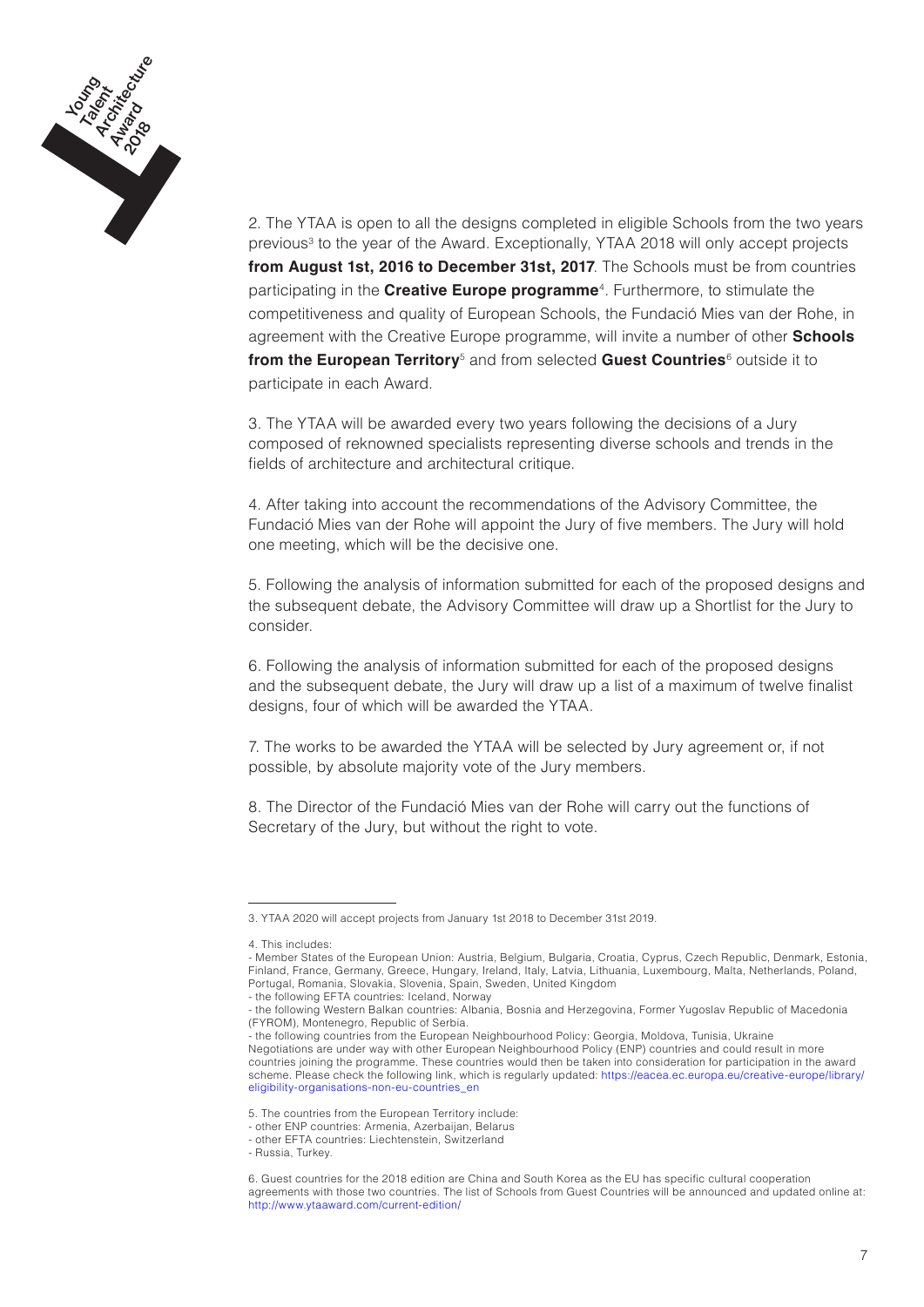

9. The YTAA may not be declared vacant. There will be four indivisible awards for each edition. Acceptance by the authors of the Award entails prior acceptance of the Rules.

10. The YTAA will be awarded in a Granting Ceremony that will take place as a collateral event of La Biennale di Venezia and an exhibition will also be organised.

11. For the purpose of selecting Nominees, the following procedure will be followed:

11.1. The Fundació Mies van der Rohe will disseminate the YTAA Rules and will contact the Schools that can participate according to point 2. 11.2. Each School that wants to participate will fill in the online "School Registration Form".

11.3. The YTAA Representative of each School will be responsible for nominating the designs for each edition of the YTAA through the online "School Nominees Registration Form".

11.4. The Nominees will be asked to fill in the online "Submission of Documentation" form, consisting of basic information, credits for the design as well as written and graphic documents.

The authors of the Shortlisted designs will be asked to send higher resolution materials. The exact specifications will be outlined in detail in the "Guidelines for Submission of Collection Documentation", which will be sent to the authors along with the official letter from the Fundació Mies van der Rohe informing them of the shortlisting of their designs.

12. To ensure compliance with the general objectives of the Award, the Jury, subject to consultation and agreement of the holding institutions, may amend these Rules if and when a situation, unforeseen in the aforementioned Articles, makes it necessary.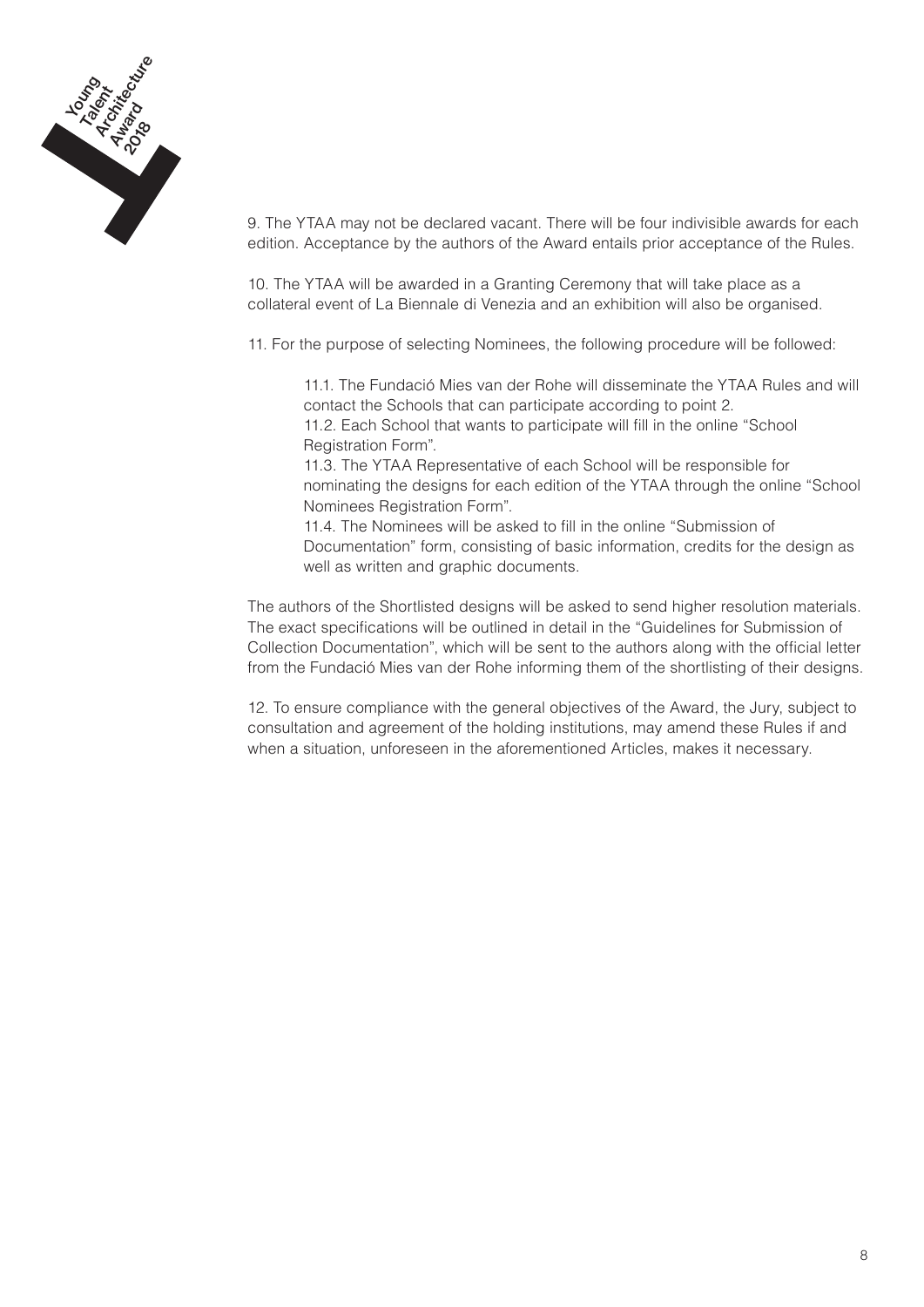

**YTAA Award** *Why participate?*

All nominated designs will be published online and will become part of the Archive of the YTAA as recognition of their authors and the Schools.

The four Winners will be supported in the *creation of a network* with the architects and critics involved in the EU Mies Award. They will receive a diploma and 5.000€ each; a profile in World Architects; furniture from USM to organise their work space; their designs will be shown at the YTAA 2018 traveling exhibition.

Finalists and Shortlisted participants will also be acknowledged and their Schools will receive special recognition.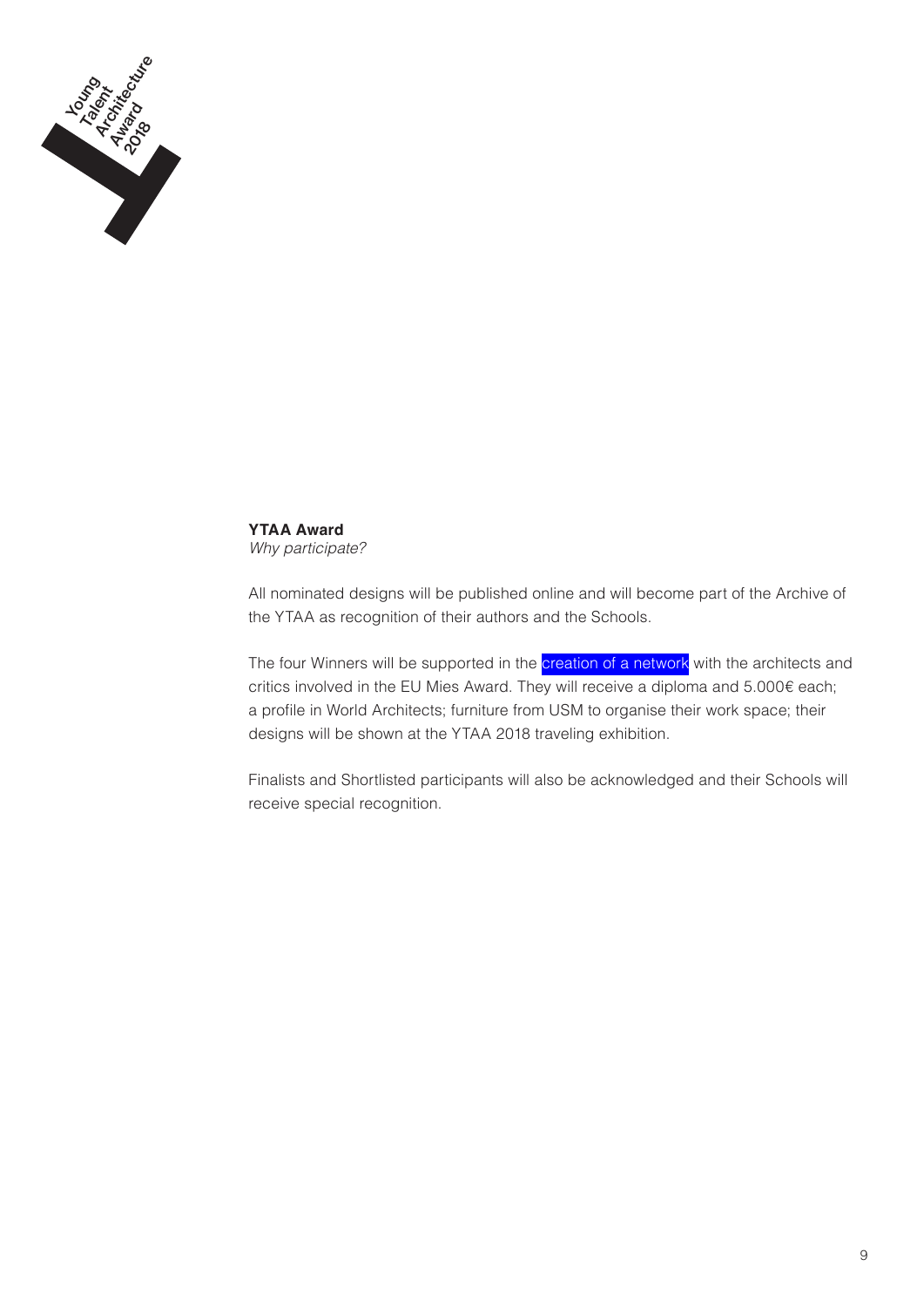

YTAA will connect the best recently graduated architects (Winners and Finalists) with the most active and enthusiastic professionals who are building and creating debate in Europe. Following the participative nature of the YTAA, all those involved will be acknowledged:

# YTAA Participating Schools

YTAA stimulates debates and links between Schools and architecture institutions, strengthening their prestige and identification across the European territory and beyond.

YTAA will give special recognition to the Schools of the four Winning projects.

## YTAA Nominees

All designs will be published online and will become part of the Archive of the YTAA as recognition to their authors.

## YTAA Shortlist

The Shortlisted authors will:

- **·** receive a profile in World Architects
- **·** be presented in the YTAA 2018 traveling exhibition
- **·** receive a diploma

# Twelve YTAA Finalists

The Finalist authors will:

- **·** receive a profile in World Architects
- **·** have the chance to present their work during the event at La Biennale di Venezia
- **·** be presented in the YTAA 2018 traveling exhibition
- **·** receive a diploma

#### Four YTAA Winners

The Winning designs will:

**·** be supported in the creation of a network with the architects and critics involved in the European Union Prize for Contemporary Architecture – Mies van der Rohe Award. To do so they will receive 5.000€ each, and

- **·** have the chance to present their work during the event at La Biennale di Venezia
- **·** receive a profile in World Architects
- **·** be presented in the YTAA 2018 traveling exhibition
- **·** receive USM furniture to design their work space
- **·** receive a diploma

Each Winner will define a YTAA Plan of Action, which they will present on reception of the Award, and will deliver a YTAA Final Report outlining the relevant activities and the benefits of the year-long experience.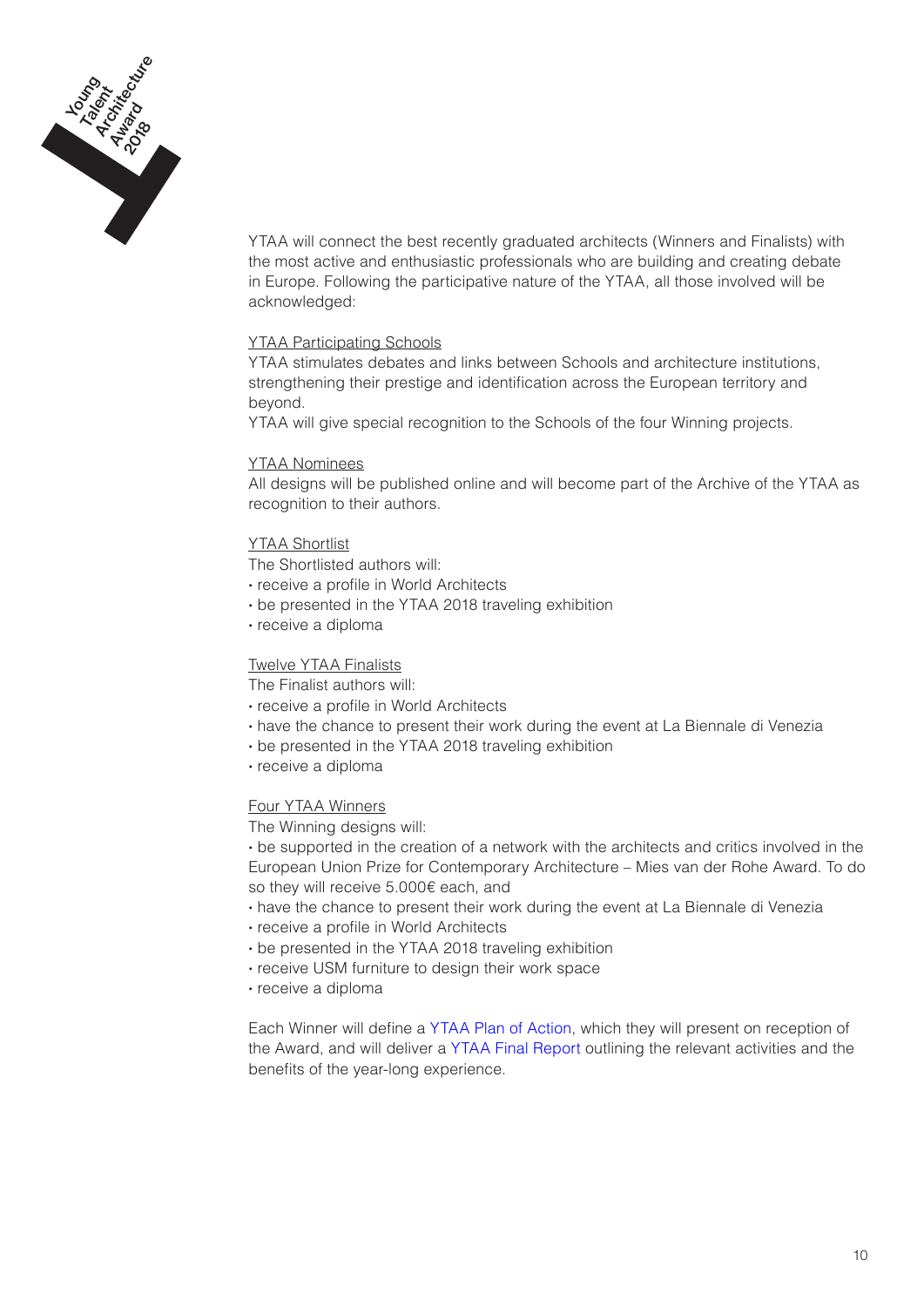

**Glossary**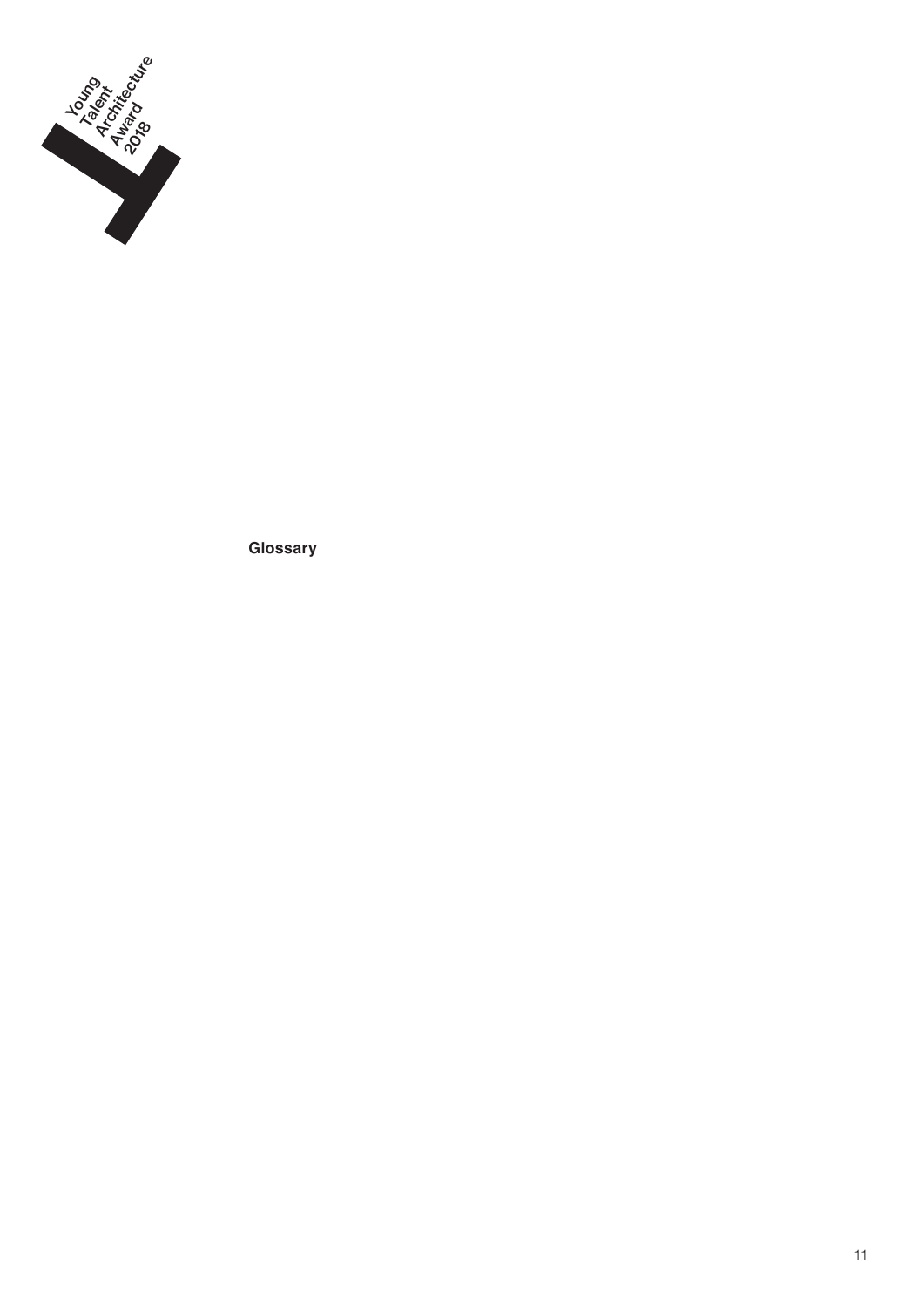

## **School**

Faculty, institution, or department specializing in architecture, urban planning or landscape architecture.

### Graduation Projects

Designs developed by students at Schools that enable them to become Architects, Urban Planners and/or Landscape Architects. Graduation Projects for the YTAA cannot be written essays.

#### YTAA Representative

Each participating School should propose a person in charge of coordinating the process at the School and coordinate the results with the YTAA team.

## Advisory Committee

YTAA functions in association with the Advisory Committee of the European Union Prize for Architecture – Mies van der Rohe Award. It advises the YTAA team offering innovative views and dynamic perspectives; it is directly involved in the award process by drawing up the Shortlist and participating in the Jury.

## YTAA Nominee

A candidate selected by a participating School for the YTAA. The number of Nominees for each School and academic year is described in the chapter "YTAA Process Who and How?" of the Rules.

### YTAA Shortlist

Selection of nominated Graduation Projects drawn up by the Advisory Committee. Approximately 10% of the Nominated designs will make up the Shortlist.

#### YTAA Finalists

Selected candidates from the Shortlist by the Jury, which potentially qualify as Winners. The number of Finalists for the YTAA 2018 is twelve.

#### YTAA Winners

The Graduation Projects chosen by the Jury to win each edition of the YTAA. The number of Winners for the YTAA 2018 is four.

# European territory

The continent that comprises the westernmost part of Eurasia. YTAA recognises as European all the Schools located within this geographic territory.

### Schools from Guest Countries

Together with Creative Europe, the FMvdR will select a number of countries on the basis of specific cultural cooperation agreements between those countries and the European Union. The Schools from those countries will be able to participate in the 2018 edition of YTAA.